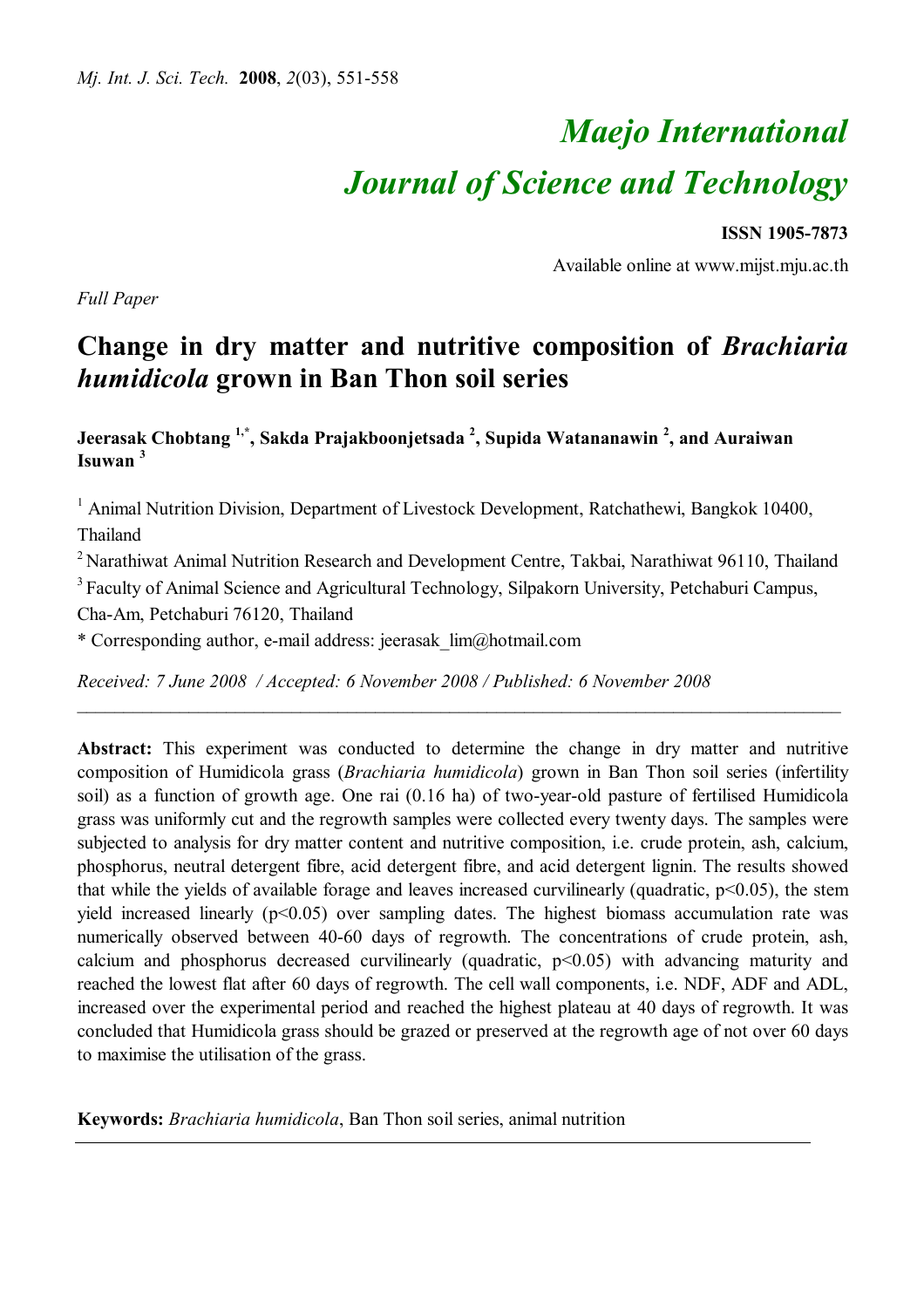### **Introduction**

Humidicola grass (*Brachiaria humidicola*) is a procumbent stoloniferous perennial with lenceolate leaves. The culm is prostrate in the lower part where it roots from the lower nodes. It is distinguished from other species of the genus by its creeping habit. Although containing low crude protein (CP) (3.75-6.25% CP, DM basis), it has good drought tolerance and remains green better than other species [1,2]. It is the common green forage using as the main roughage source for beef cattle and goat production in Narathiwat province, especially in Ban Thon soil series area that covers an area of at least 54,544 rais (8,727 ha).

Ban Thon soil series is very poor physically, chemically and biologically, containing approximately 0.29% organic matter, 1.0 g  $kg^{-1}$  available phosphorus, and 14.5 g  $kg^{-1}$  exchangeable potassium [3]. Sukkasem et al. [2] reported that when four tons of cattle manure were applied to Humidicola grass and the grass was cut every 50 days, it yielded approximately 2 tons of dry matter per year with a content of 6.82% CP, 32.21% acid detergent fibre (ADF), and 66.68% neutral detergent fibre (NDF). Prajakboonjetsada et al. [4] also reported that Humidicola grass hay (harvested at day 70 of regrowth age) contained 4.4% CP, 67.82% NDF and 38.07% ADF. When this grass was fed to beef cattle supplemented with 1% body weight of feed concentrate, it resulted in 4.38 kg/d of dry matter forage intake and 0.542 kg/d of average daily gain of cattle [4].

Forage quality evaluation during the growth cycle would allow us to pinpoint when to harvest the grass at the desired levels of nutritive composition to meet specific animal requirements [5], especially CP concentration [6]. Maintaining appropriate stage of pasture could be a good option in pasture management for improving animal productivity. Although there have been general reports regarding the effect of fertiliser on the quantity and quality of Humidicola grass, there seems to be no scientific evidence on its profile of DM yield and nutritive composition in accordance to its stage of growth. The objective of this study is thus to try to gather this potentially useful information.

#### **Materials and Methods**

#### *Soil characteristics and pasture management*

The experiment was carried out, starting from 26 September 2006, at Narathiwat Animal Nutrition Research and Development Centre, Takbai, Narathiwat, Thailand. The soil involved in this study was classified as Ban Thon soil series. It was sandy, siliceous, superactive, ortstein, isohyperthermic, Typic Haplorthods [3]. The chemical properties of the soil have been previously reported by Sukkasem et al. [7]. It was considerably acid (pH<sub>water 1:1</sub> = 5.60), low in organic matter content  $(2.9 \text{ g kg}^{-1})$  with available phosphorus, exchangeable potassium and total sulphur concentration of 1.0, 14.5 and 12.5  $g \text{ kg}^{-1}$  respectively.

One rai (0.16 ha) of 2-year-old Humidicola grass was cut using a drum mower instrument for a uniform regrowth. The experimental field was equally divided into 4 plots (approximately 0.25 rai or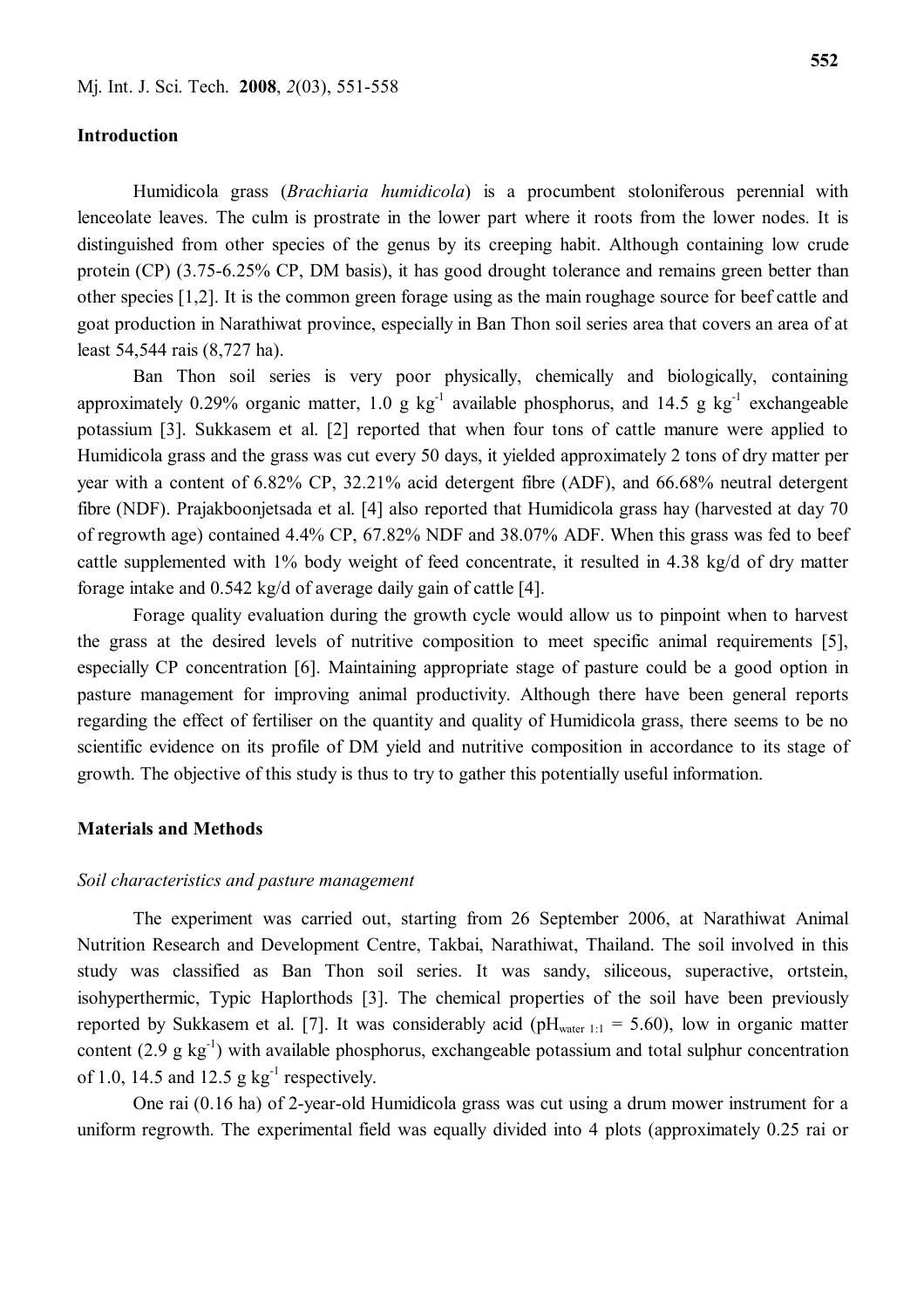0.04 ha per plot) and each plot was separated by a 1.5-m spacing, and fertilised once at the beginning of the experiment with N-P-K fertiliser (15-15-15) and nitrogen fertiliser (46-0-0, urea) at 25 kg/rai and 10 kg/rai respectively. No irrigation was practiced over the experimental period. The precipitation accumulation level throughout the experiment was 462.12 mm.

#### *Sample collection and preparation*

Starting from 5 October 2006 as day 1, the green yield of Humidicola grass was sampled on day 20, 40, 60, 80, and 100 with 4 replications each. The grass was sampled by clipping five  $0.16\text{-m}^2$ quadrates per plot at approximately 3-cm stubble height. No area within the plot was clipped more than once so that all clipped forage was an original regrowth (plant plus new tillers). All clipped forage samples were weighed and dried individually in a hot-air oven at approximately 60  $\degree$ C for 48 hr. The dry weight for each quadrate sample was used to estimate available forage yield. All of weeds and death materials were separated by hand and removed before forage calculation. Dry leaves and stems were separately weighed and ground through a 1-mm screen in a Wiley mill for chemical analysis.

# *Chemical analysis*

All ground samples were subjected to proximate analysis of dry matter (DM), ash, and crude protein (CP) by the methods of AOAC [8]. The detergent fibre composition, i. e. neutral detergent fibre (NDF), acid detergent fibre (ADF), and acid detergent lignin (ADL), was analysed by the procedures described by Goering and Van Soest [9]. The CP was calculated as percentage of nitrogen in the sample multiplied by a factor of 6.25. Calcium and phosphorus were determined by the methods of AOAC [10].

#### *Statistical analysis*

Effects of regrowth age on dry matter yield (available forage yield and leaf blade and stem yield) and nutritive composition of grass were analysed as a randomised complete block design with field blocks ( $n = 4$ ) as replications and the 5 regrowth ages (day 20, 40, 60, 80 and 100) as treatment. This statistical method was described by Ogden et al. [11] and Ogden et al. [12]. Growth age means were separated by single-degree-of-freedom orthogonal contrasts for linear, quadratic and cubic effects of time using SAS statistical package [13].

#### **Results and Discussion**

#### *Agronomic traits*

Least square means of available forage yield, and leaf and stem yields of Humidicola grass at twenty-day interval sampling from day 20 through day 100 of regrowth are shown in Table 1. The statistical analysis results reveal that the DM yield of available forage (quadratic, p=0.0391), leaf yield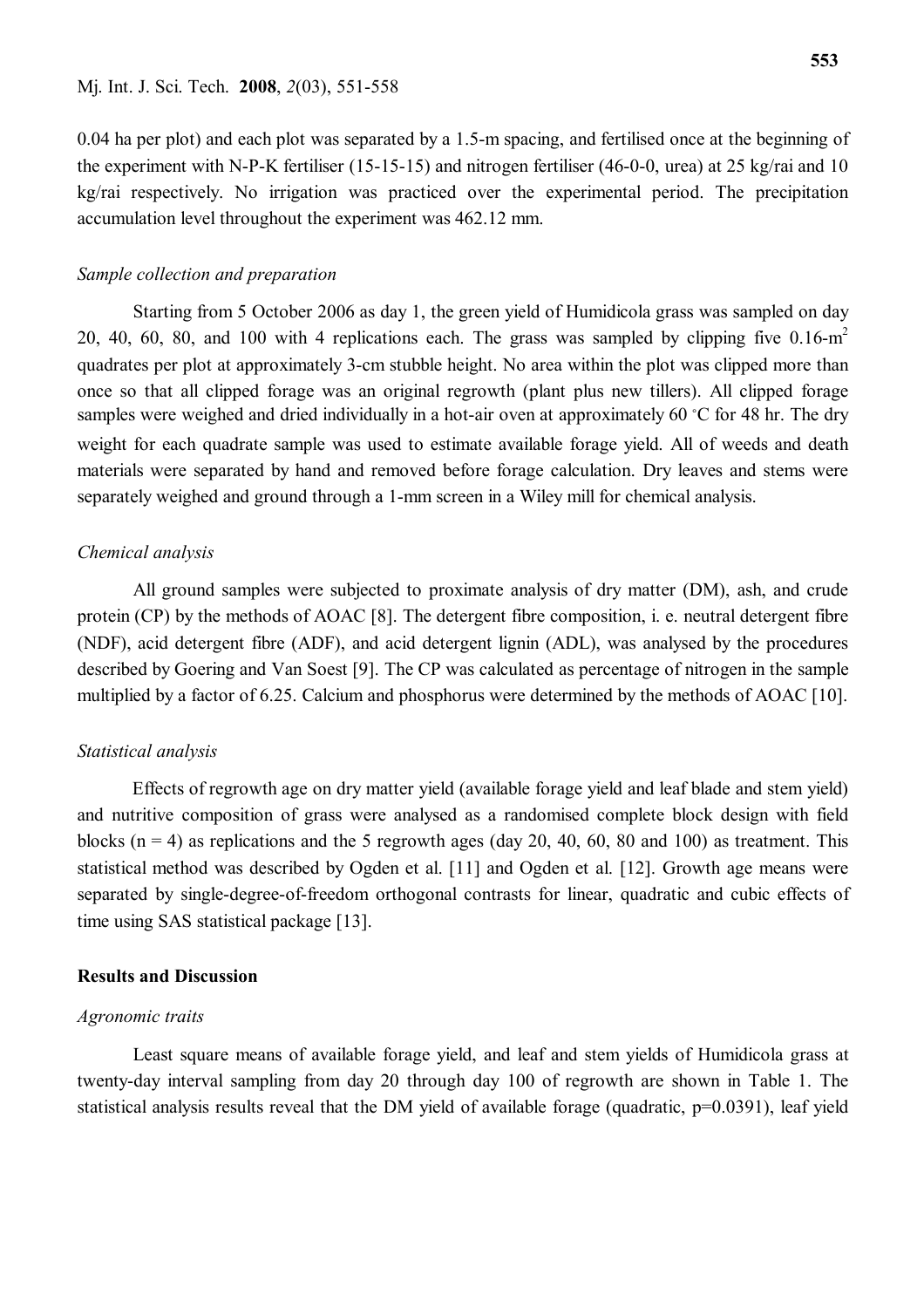(quadratic, p=0.0044) and stem yield (linear, p<0.0001) increased with sampling dates. The growth rate of the grass reached the peak after day 80 of regrowth.

The curvilinear response of DM yield of available forage and leaf yield might occur because of the emergence of new tillers throughout the sampling period when there was rain. This result was consistent with the reports of Isuwan et al. [14] and Ogden et al. [11], who showed that dry matter yield and leaf percentage of Pangola grass (*Digitaria eriantha*) and crabgrass (*Digitaria ciliaris*) reflect significantly the curvilinear effect of the plant regrowth age caused by the release of new immature tillers late in the sampling period. Differing from both traits above, the stem yield linearly increased over the sampling period. This might be due to the emergence of new immature tillers when the grass approached maturity and possessed leaves with less stems.

**Table 1.** Least square means of available forage, leaf and stem yields of Humidicola grass (kgDM/rai) harvested at different regrowth ages

| Regrowth age (days) | Available forage yield <sup>1</sup> | Leaf yield     | Stem yield |  |  |
|---------------------|-------------------------------------|----------------|------------|--|--|
| 20                  | 12.72                               | 9.45           | 3.01       |  |  |
| 40                  | 42.83                               | 15.08<br>26.90 |            |  |  |
| 60                  | 142.84                              | 81.43          |            |  |  |
| 80                  | 190.73                              | 107.34         | 78.15      |  |  |
| 100                 | 356.31                              | 234.91         | 116.75     |  |  |
| SEM <sup>2</sup>    | 25.26                               | 14.64          | 9.99       |  |  |
| Contrast            | P-value                             |                |            |  |  |
| Linear              | < 0.0001                            | < 0.0001       | < 0.0001   |  |  |
| Quadratic           | 0.0391                              | 0.0044         | 0.4592     |  |  |
| Cubic               | 0.5607                              | 0.1884         | 0.7014     |  |  |

<sup>1</sup> Almost all of weeds and death materials were removed before available forage calculation.

<sup>2</sup> Standard error of the mean  $(n = 4)$ 

The dry matter yield of grass in this study was obviously lower than those which were reported by Sukkasem et al. (361.45 kgDM/rai/cut at 50 days of growth age) [2] and Thinnakorn et al. (478.3, 844.5 and 1,122.9 kgDM/rai/cut, at 4, 6 and 8 weeks of growth age respectively) [15]. The difference in DM yields may be due to the difference in soil fertility (organic matter content) [15] and organic fertilisation application [2]. Another report [16] concluded that the DM production of this grass is strongly influenced by soil fertility and the productivity ranges from 1.12-5.44 tons/rai/year.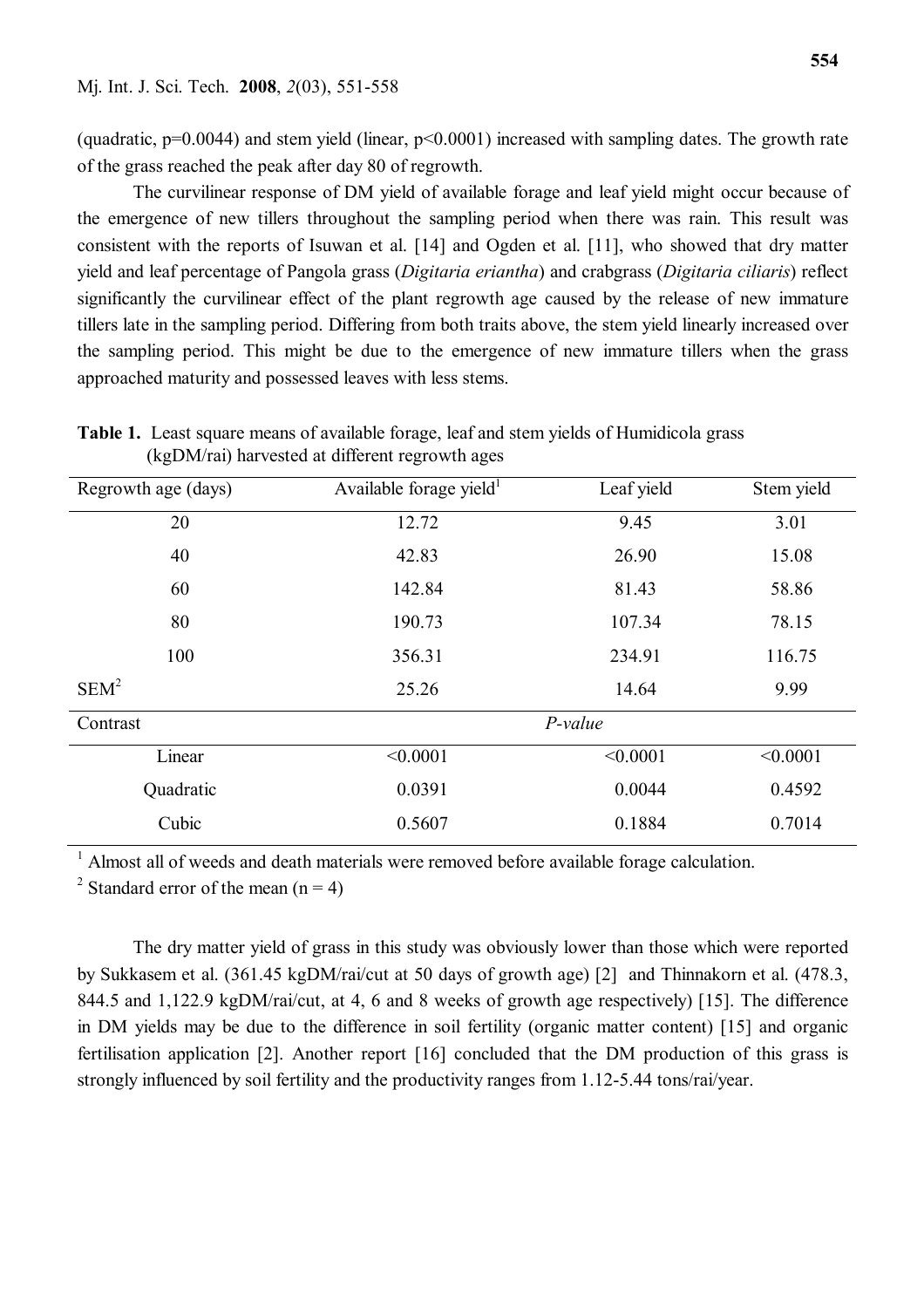#### *Nutritive composition*

The nutritive composition of Humidicola grass at each stage of regrowth is presented in Table 2. While the DM content linearly increased (linear,  $p = 0.0135$ ), the concentration of CP decreased (quadratic, p<0.0001) when the grass was reaching maturation and both items reached their plateau or flat after day 60 of regrowth. Unlike the trend of CP concentration, the concentrations of NDF, ADF and ADL increased (quadratic,  $p<0.0001$ ,  $p=0.0009$  and  $p = 0.0032$  respectively) over the experimental period and reached the plateau at about day 40-60. The Ca and P concentration decreased in a curvilinear fashion (quadratic  $p \le 0.0001$  and  $p = 0.0103$  respectively) and remained constant after day 60 through the end of the experiment.

Though the results of this study are not different from those of Sukkasem et al. [2], which reported that when four tons of cattle manure were applied, crude protein and cell wall components (NDF and ADF) were 6.82, 66.68 and 33.21% respectively, these are obviously different from the report of Tinnakorn et al. [15], which indicated that grass planting in high fertility soil (Pak Chong soil series) contained 13.87, 12.75 and 8.10% CP, and 62.05, 60.85 and 69.62% NDF, and 38.07, 35.06 and 42.94 % ADF at day 30, 45 and 60 of regrowth respectively. Minson and Wilson [17] suggested that grass should contain at least 6% CP to sustain the activity of microorganisms in the reticulo-rumen of the animal. This study shows that the grass over 60 days of regrowth does not contain the optimum crude protein concentration.

| Regrowth age     | <b>DM</b> | CP       | Ash      | Ca       | $\mathbf{P}$ | <b>NDF</b> | ADF      | ADL    |  |
|------------------|-----------|----------|----------|----------|--------------|------------|----------|--------|--|
| (days)           | $(\%)$    |          |          |          | $(\%DM)$     |            |          |        |  |
| 20               | 18.88     | 13.53    | 8.34     | 0.27     | 0.60         | 62.96      | 33.08    | 3.17   |  |
| 40               | 18.30     | 8.52     | 7.03     | 0.20     | 0.49         | 72.65      | 37.54    | 5.35   |  |
| 60               | 21.91     | 6.83     | 5.77     | 0.06     | 0.38         | 78.84      | 41.19    | 5.99   |  |
| 80               | 21.75     | 5.68     | 5.34     | 0.07     | 0.36         | 78.81      | 42.36    | 5.46   |  |
| 100              | 23.22     | 5.17     | 5.15     | 0.09     | 0.34         | 79.58      | 43.32    | 5.26   |  |
| SEM <sup>1</sup> | 0.91      | 0.44     | 0.29     | 0.015    | 0.024        | 1.07       | 0.58     | 0.44   |  |
| Contrast         |           |          | P-value  |          |              |            |          |        |  |
| Linear           | 0.0135    | < 0.0001 | < 0.0001 | < 0.0001 | < 0.0001     | < 0.0001   | < 0.0001 | 0.0083 |  |
| Quadratic        | 0.9251    | < 0.0001 | 0.0159   | < 0.0001 | 0.0103       | < 0.0001   | 0.0009   | 0.0032 |  |
| Cubic            | 0.4233    | 0.0786   | 0.8468   | 0.0832   | 0.9480       | 0.2297     | 0.7487   | 0.2438 |  |

**Table 2.** Least square means of nutritive composition of Humidicola grass harvested at different regrowth ages

<sup>1</sup> Standard error of the mean  $(n = 4)$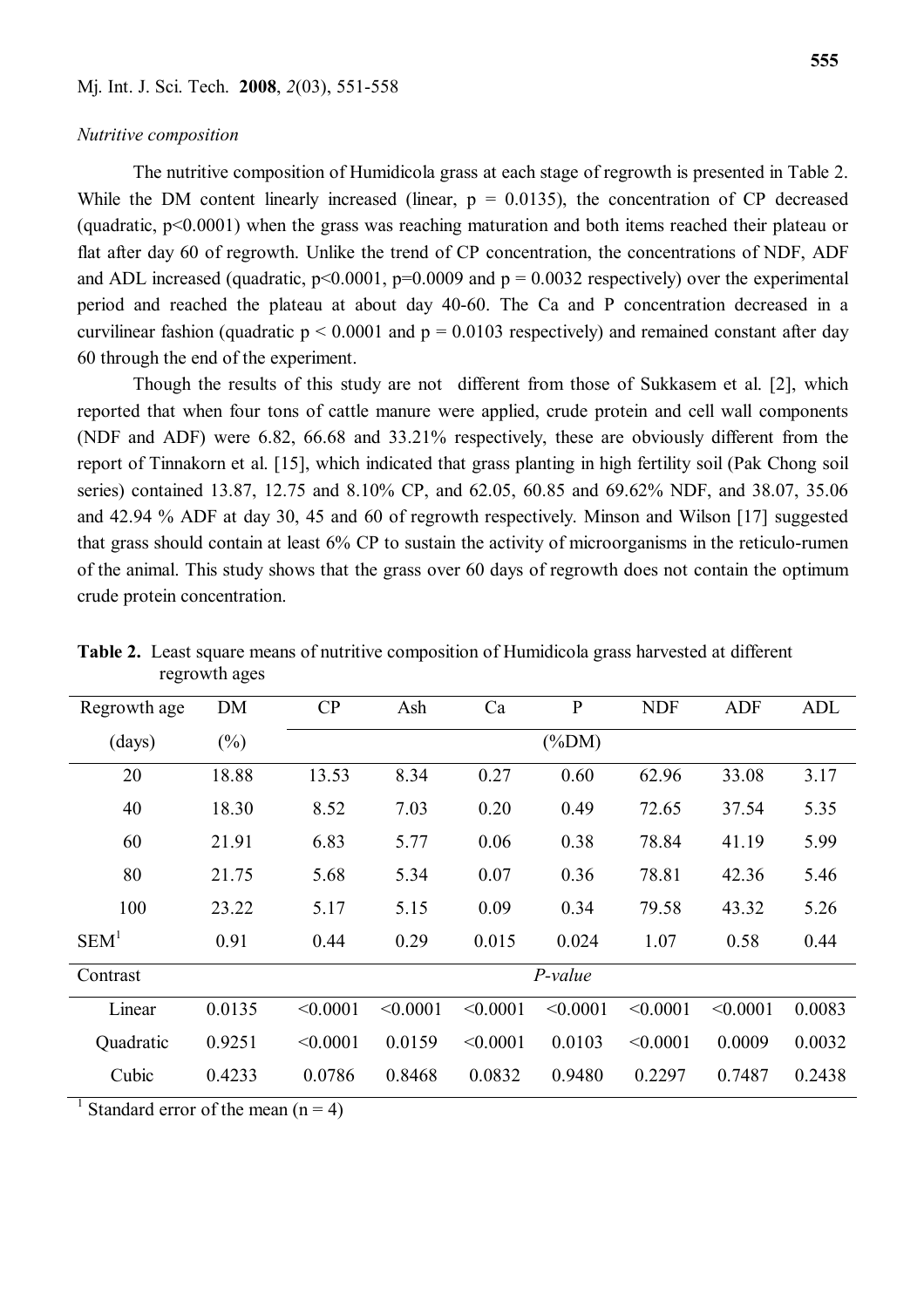Generally, as a plant is maturing, the CP decreases while the cell wall components increase and digestibility and energy content decline. These responses are relatively well known and the obvious

means to minimise the effects of maturity is to harvest at optimum maturity [18,19]. The decline in protein concentration with advancing maturity occurs because of the decrease in protein both in the leaves and stems. It is also because the stems, with their lower protein concentration, make up a larger portion of the herbage in more mature forage [20]. Van Soest [21] also reported that the decline in forage quality is associated with the stage of maturity of the grass. Forage intake by the animals may be less than optimum for appropriate growth when they feed on low quality forage which contains fibrous bulk. Moreover, the higher the concentration of cell walls in the forage, the lower it is consumed by the animal, resulting in reduction in growth.

# **Conclusions**

Maturity stage or regrowth age is an important factor affecting DM yield and nutritive composition of Humidicola grass. Harvesting the grass at an appropriate stage of maturity will bring about an increase in both quantity and quality of the forage. The quality of Humidicola grass considerably decline with advancing maturity. The regrowth age of the grass at not over 60 days seems to be appropriate for animal grazing and for maximising the utilisation of Humidicola grass grown in Ban Thon soil series.

#### **Acknowledgements**

The authors would like to thank Narathiwat Animal Nutrition Research and Development Centre for all facilities and conveniences provided.

#### **References**

- 1. P. J. Skerman and F. Riveros, "Tropical Grasses", Food and Agriculture Organization of the United Nations, Rome, **1990**.
- 2. P. Sukkasem, K. Dumkongphet, and P. Buakaew, "Response of farm manure and nitrogen fertilizer application rates on yield and chemical composition of Brachiaria humidicola", Annual Research Report 2000, Animal Nutrition Division, Department of Livestock Development, Ministry of Agriculture and Cooperative, **2000**, pp. 36-50 (in Thai with English abstract).
- 3. Department of Land Development, "Soil of Thailand", online URL: http://www.ldd.go.th/thaisoils\_museum/INDEX.HTM (accessed on July 22, **2006**).
- 4. S. Prajakboonjetsada, J. Ngerndang, and P. Buakaew. "Use of creeping signal grass (*Brachiaria humidicola*) and Thapra Stylo (*Stylosanthes guianensis* CIAT 184) as roughage for beef cattle", Annual Research Report 2000, Animal Nutrition Division, Department of Livestock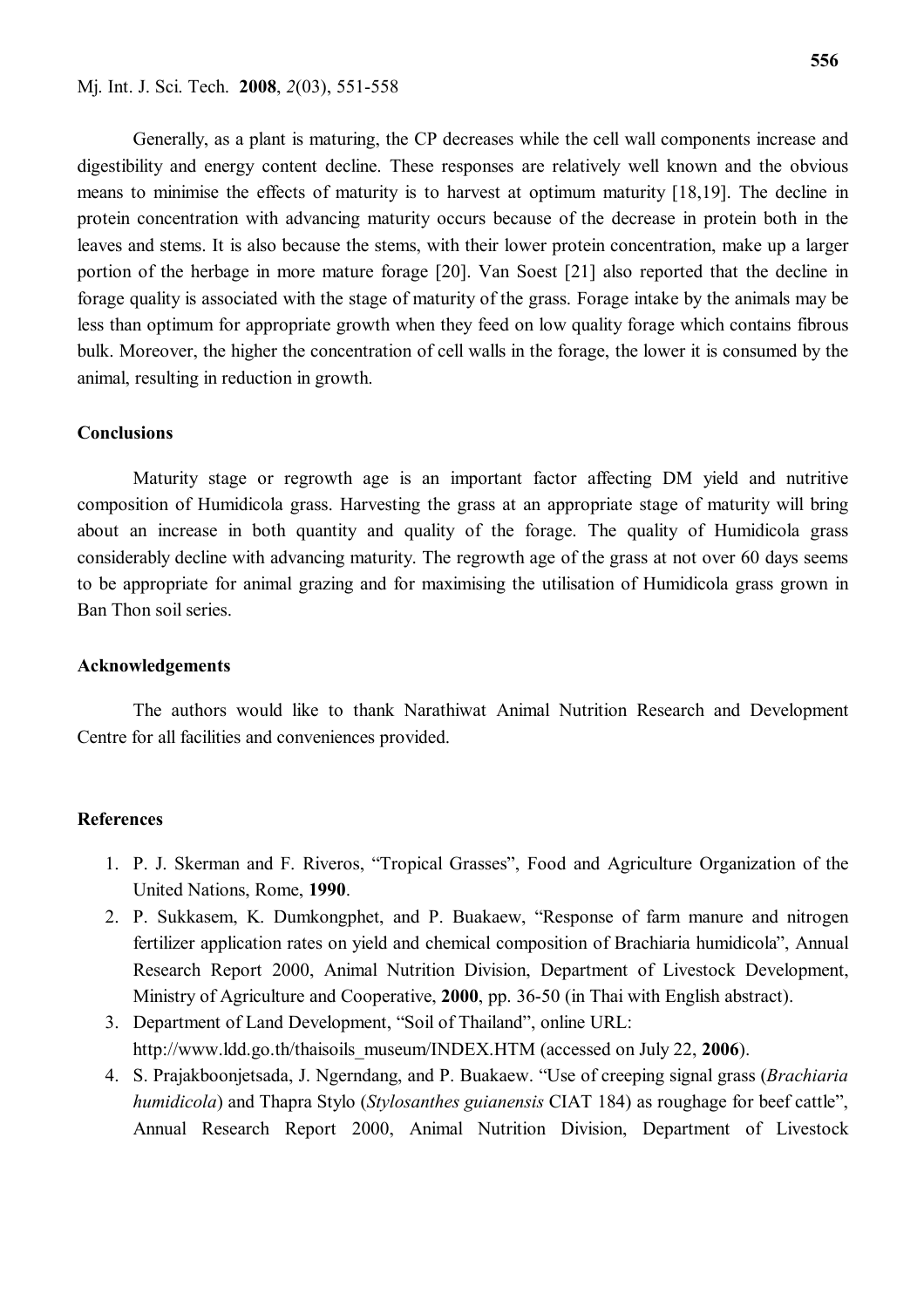Development, Ministry of Agriculture and Cooperative, **2006**, pp.192-203 (in Thai with English abstract).

- 5. M. E. Valente, G. Borreani, P. G. Peiretti, and E. Tabacco, "Codified morphological stage for predicting digestibility of Italian ryegrass during the spring cycle", *Agron. J.*, **2000**, *92*, 967-973.
- 6. T. R. Preston, "Nutritional limitations associated with the feeding of tropical forage" *J. Anim. Sci.*, **1982**, *54*, 877-884.
- 7. P. Sukkasem, K. Bhokasawat, and K. Dumkongphet, "The effects of macro and micro elements on yield and nutrient content of *Paspalum atratum* grown in Ban Thon and Tha Sae Soil Series", Annual Research Report 2001, Animal Nutrition Division, Department of Livestock Development, Ministry of Agriculture and Cooperative, **2001**, pp. 13-31 (in Thai with English abstract).
- 8. AOAC, "Official Methods of Analysis", 13<sup>th</sup> Edn., Association of Official Analytical Chemists, Inc., Washington, D.C., **1980**.
- 9. H. K. Goering and P. J. Van Soest, "Forage fiber analysis (apparatus, procedure and some application)", in "United States Department of Agriculture Handbook, No. 379", United States Department of Agriculture, Washington, D. C., **1970**.
- 10. AOAC, "Official Methods of Analysis",  $10<sup>th</sup>$  Edn., Association of Official Analytical Chemists, Inc., Washington, D.C., **1965**.
- 11. R. K. Ogden, W. K. Coblentz, K. P. Coffey, J. E. Turner, D. A. Scarbrough, J. A. Jennings, and M. D. Richardson, "Ruminal in situ disappearance kinetics of dry matter and fiber in growing steers for common crabgrass forages sampled on seven dates in northern Arkansas", *J. Anim. Sci.*, **2005**, *83*, 1142–1152.
- 12. R. K. Ogden, W. K. Coblentz, K. P. Coffey, J. E. Turner, D. A. Scarbrough, J. A. Jennings, and M. D. Richardson, "Ruminal in situ disappearance kinetics of nitrogen and neutral detergent insoluble nitrogen from common crabgrass forage sampled on seven dates in northern Arkansas", *J. Anim. Sci.*, **2006**, *84*, 669-677.
- 13. Statistical Analysis System (SAS), "Users Guide", 4<sup>th</sup> Edn., Version 6.11, SAS Institute, Inc., Carry, N.C., **1998**.
- 14. A. Isuwan, J. Saelim, and S. Poathong, "Effects of levels of sulfur fertilizer on growth of *Digitaria eriantha* grass", *Silpakorn U. Sci. Tech. J*., **2007**, *1*, 13-19.
- 15. S. Tinnakorn, P. Singthaisong, and I. Kreethapon. "Effects of cutting height and interval on yield of *Brachiaria humidicola* grass", Annual Research Report 1989, Animal Nutrition Division, Department of Livestock Development, Ministry of Agriculture and Cooperative, **1989**, pp. 184-211 (in Thai with English abstract).
- 16. Anonymous, "Tropical Forage: An interactive selection tool. *Brachiaria humidicola*", online URL: http://www.tropicalforages.info/ (accessed on April 13, **2007**).
- 17. D. J. Minson and J. R. Wilson, "Comparative digestibility of tropical and temperate forage a contrast between grasses and legumes", *J. Aust. Inst. Agric. Sci*., **1980**, *46*, 247-249.